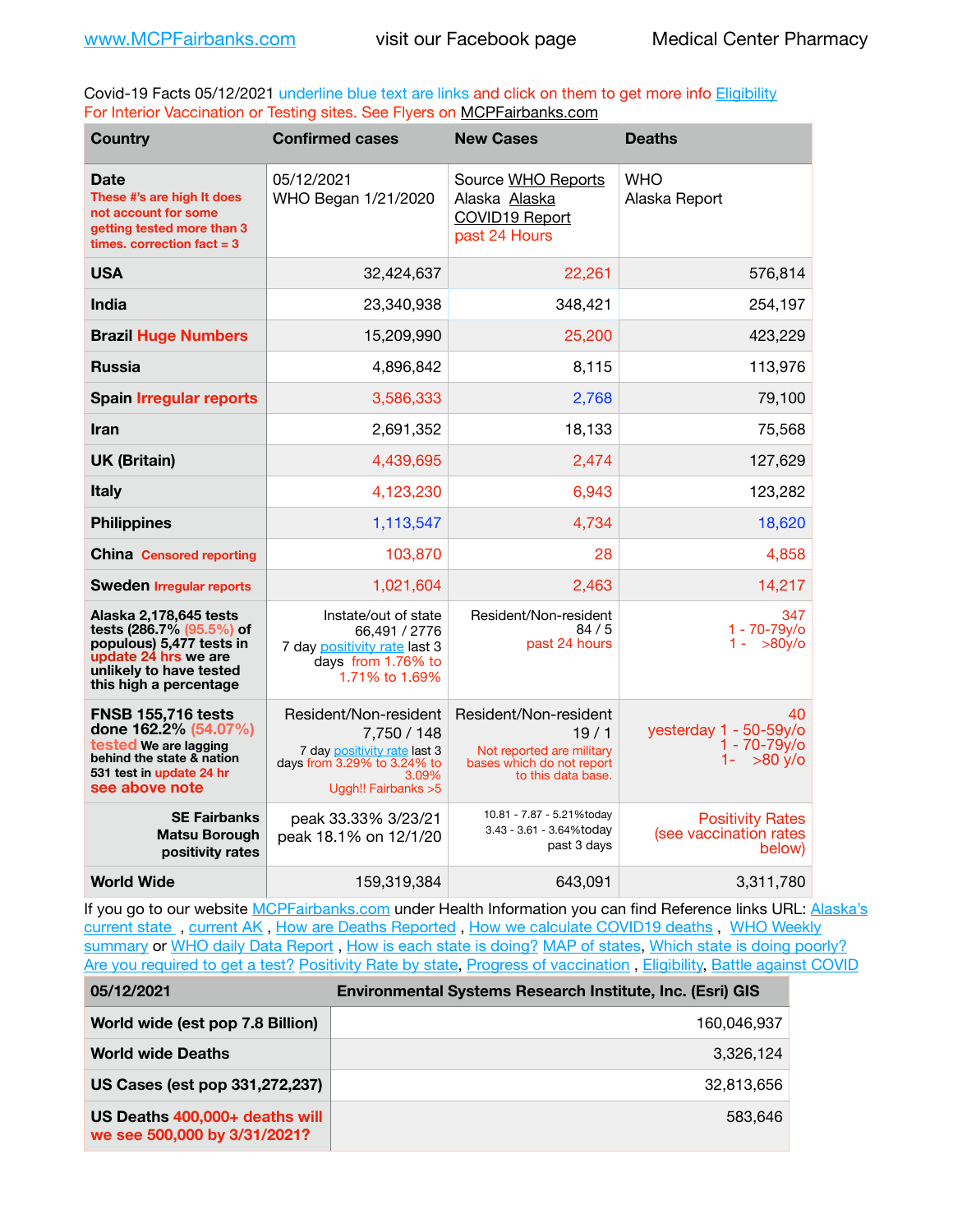## FDA has recommended a pause in the distribution of the Johnson and Johnson vaccine. Due to increase risks of blood thrombosis in young 18-48 y/o women.

Impact of COVID-19 on the US Healthcare system

Estimated US Population 331.3 million 198.27% (66.1%) have been tested (656.3 million) Estimated 5% of US population will test positive for Covid-19 16.56 million (currently 32.8 Million (9.91%) of population tested positive vs Alaska (8.75%) we have currently tested an est. 656.3 million based on 32.8 mill that have tested positive discount some of these numbers by 67% to account for multiple testing of same person.

If 8% will require hospitalization of the 16.56 million positive cases, we would need 1.325 million beds. Estimated by the American Hospital Association there are 800,000 staffed beds available.

The US has 2.8 hospital beds per 1000 our needs could be 56, China had 4.3, Italy 3.2, South Korea 12.3

The USNS Mercy and Comfort added 2,000 staffed beds, not ICU

Of these estimated to be admitted to ICU **860,000**, to ICU beds

 The Needs The US has 16,000 ICU beds we have 68,000-85,000 beds US could need 299,000 beds with ventilators  $\leq$ 16,000 ventilators

**Summation:** Estimated needs could be 1.325 million hospitalized beds for just COVID-19 patients alone. If positives represents 5% of test run, then approximately 656.3 million have been tested, we have no idea how

many tests have been run or how many multiple tests conducted on the same person, resulting in 32.8 million positive tests run with 583,646 with 855 deaths in the past 24 hours, ave 2320/day. In AK, with 66,491 positive cases 8.75% of Alaska, 1,525 hospitalizations, and 347 deaths. Hospitalization rate is 2.29% of those that test positive, Death Rate 0.522% overall or 22.75% of those hospitalized. Those >60 y/o represent 15% of positive cases, yet represent 80% of deaths. 581,523 vaccines given equal approximately 271,092 (35.67%) completed series and 310,431 (40.85%) vaccinated once of population (There has been a downward correction.)

Normal ICU stay 5-7 days, estimated ICU stay for COVID-19 2-3 weeks and they could tie up a ventilator for that length of time also, helping only 1/3 as many patients.

This is why we need to flatten the curve by social spacing and only essential travel.

Expected Death (these are just estimates based on other countries) if 5% of the US Population (16.56 million) test positive we are now at 29.137 million positive (8.8%) and if

1% die = 165,600 people

2% die = 311,200 people

3% die = 496,800 people

6% die = 993,600 people obviously we have passed the 1.325 million positive cases we are 29.137 million so if 5% of the US population (16.56 million) test positive and 6% of those die = 993,600 deaths if no vaccine, or if 3.09% (511,704) will die, but we are 104.8% of the way there in 52 weeks (1 year).

World wide death rate of positive tests actually 2.08%. The US is at 583,646 1.78% of those actually tested positive, that is 70% lower death rate than when we started in 3/2020 , started at 6%. But we are slipping Death % have gone from 1.67 to 1.82%. There are 7.8 Billion people in the world 331 million live in the US (4.2% of the world's population) 9.91% have tested positive. The US deaths represents 17.55% of the world's death numbers and 20.50% of worldwide confirmed cases.

In comparison to the flu in the US.

CDC Estimates. From 2010 to 2016, the flu-related death rate was between 12,000 and 56,000, with the highest season being 2012 to 2013 and the lowest being 2011 to 2012. Most deaths are caused by complications of the flu, including pneumonia or a secondary bacterial infection of the heart or brain. or 2,000 to 9,333 per year. In 2020 in the US has 19 million cases 180,000 hospitalized and 10,000 (0.052%) have died, typically it is 2% will die, compared to 1.78% with COVID19. 198.3% (US), 286.7% (Alaska), & 162.2% (Fbks) are still too few to protect us from future outbreaks. Experts feel that we need either need people to get infected with the virus and develop antibodies or get vaccinated to create immune antibodies to protect us, that we need >60% of the population to have positive antibody tests and preferably 70-90%, one expert felt they would not feel confident til >85% were positive, to give assurance (herd immunity) in order to go without masks and social distancing. NY City seems to have the highest number at 20%. Testing is so important. Currently we are testing at 44.93 Million tests per month. At this rate to test everyone once it will take 7.30 months or over 0.59 years. To test 3 times it would take 21.90 months or 1.77 years

The [Flu](https://lnks.gd/l/eyJhbGciOiJIUzI1NiJ9.eyJidWxsZXRpbl9saW5rX2lkIjoxMDMsInVyaSI6ImJwMjpjbGljayIsImJ1bGxldGluX2lkIjoiMjAyMTAyMjYuMzYwNDA3NTEiLCJ1cmwiOiJodHRwczovL3d3dy5jZGMuZ292L2ZsdS93ZWVrbHkvb3ZlcnZpZXcuaHRtIn0.ePMA_hsZ-pTnhWSyg1gHvHWYTu2XceVOt0JejxvP1WE/s/500544915/br/98428119752-l) (Influenza kills approximately 1-2% of those infected ([1.6% positivity in Alaska](http://dhss.alaska.gov/dph/Epi/id/SiteAssets/Pages/influenza/trends/Snapshot.pdf) zero deaths for flu), SARS killed 800 people total, COVID19 appears to kill 1.78% > 583,646 of those that test positive (9.91% of US COVID) or 12% less deadly than the flu and seems to be more contagious. (Seems to spread more readily) Flu [rates dropped from 300 to single digits this year](https://lnks.gd/l/eyJhbGciOiJIUzI1NiJ9.eyJidWxsZXRpbl9saW5rX2lkIjoxMDEsInVyaSI6ImJwMjpjbGljayIsImJ1bGxldGluX2lkIjoiMjAyMTAyMjYuMzYwNDA3NTEiLCJ1cmwiOiJodHRwOi8vZGhzcy5hbGFza2EuZ292L2RwaC9FcGkvaWQvUGFnZXMvaW5mbHVlbnphL2ZsdWluZm8uYXNweCJ9.oOe3nt2fww6XpsNhb4FZfmtPfPa-irGaldpkURBJhSo/s/500544915/br/98428119752-l) note the start of mask wearing impacted flu numbers.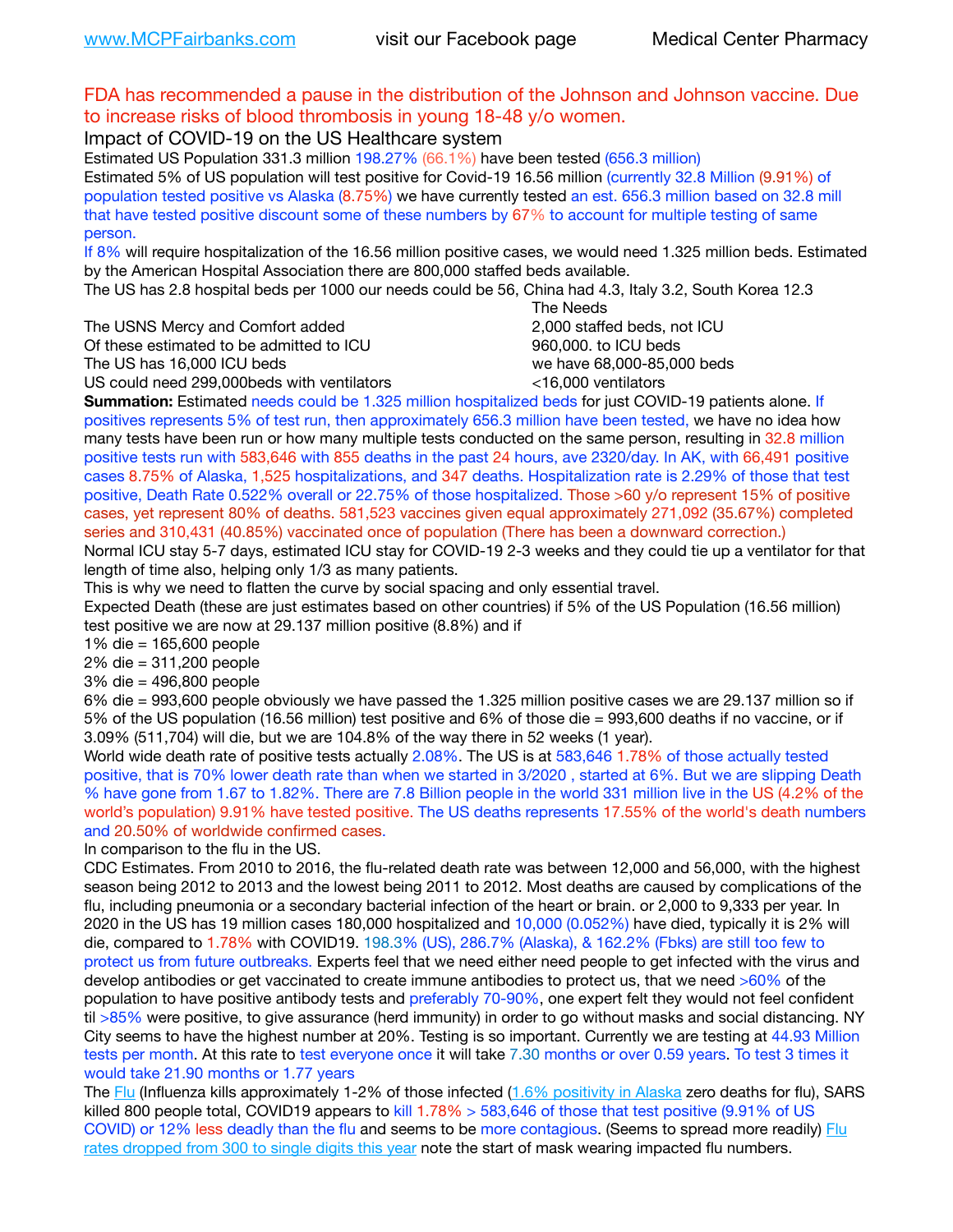Alaska has 66,491 so far, 7,750 in Fairbanks or 1 of every 9 of Alaskans, and with 40 of 347 deaths 1 in 9, the first case was transient foreign airline crew member. Interesting, the Source of Alaska's SARS-Cov2 virus originated not from East Asia by travelers or the west coast (Washington where it was first observed) , but came from the east coast of the US, and they were inoculated first from Europe, accordingly from New York's Governor and CDC. Currently 36 Variants known, only 6 of major concern in the US. (Europe's (china's)) Primary, plus an Ohio variant (COH.20G/501Y), California, [UK](https://www.cdc.gov/coronavirus/2019-ncov/transmission/variant-cases.html) (B.1.1.7), (7) South African (1.351), and (2) Brazil (P.1), we have seen 5, Europe's (China) [variant,](https://www.webmd.com/lung/news/20210318/cdc-who-create-threat-levels-for-covid-variants?ecd=wnl_cvd_031921&ctr=wnl-cvd-031921&mb=kYbf7DsHb7YGjh/1RUkcAW0T6iorImAU1TDZh18RYs0=_Support_titleLink_2) California, Brazil, UK, South Africa, in Alaska so far, the last 3 in particular as they have a 50% increase in transmissibility vs 20% in the others over the China variant.

**Best practice protection** is good personal Hygiene do not touch eyes, nose, mouth, wash hands frequently for at least 20-30 seconds, before you touch your face, and observe personal spacing of 6-18 feet. Remove your shoes in your house, frequently clean surface areas, let the cleaner sit 15-20 sec before wiping off. **We are recommending to wear any kind of mask.**

Drug treatment is being researched, but as yet not been verified, only suggested. Best to isolate those sick and isolate those most susceptible (old and preconditioned with risk factors)

**Risk factors:** Cardiovascular disease (56.6%), Obesity (41.7%), Diabetes (33.8%), age >60, respiratory problems, especially smokers or those who vape, High Blood Pressure

If you have been exposed self isolate for 2-4 weeks

One episode in China, a man tested negative for 27 days before showing symptoms. So Isolation may want to be considered up to 4 weeks not just 10-14 days.

Italy 1 in 10 positive cases admitted to ICU due to Hypoxic failure requiring mechanical ventilation. In NY it was 1 in 7 that required hospitalization, of the 5700 hospitalized 2634 were discharged (79% (2081)) or added (21%(553)), 9 in 10 put on a ventilator died.

Public policy development and education is important. **How Long does Covid-19 stay on objects**

| up to 3 hours |                            |
|---------------|----------------------------|
| 4 hrs         |                            |
| 9.04 hrs      | (Influenza virus 1.82 Hrs) |
| 11 hours      |                            |
| 24 hrs        |                            |
| 72 hours      |                            |
|               |                            |

0.00% 10.00% 20.00% 30.00% 40.00% 0-9 10-1920-2930-3940-4950-5960-6970-79 >80 Deaths % by Age (Who dies of the virus) Test (+) % by Age (Who has the virus)



Updated graph numbers.



Project outward Exhalation can spray  $1.5 \text{ m}$  (4.9 ft) spittle (droplets) Coughing 2 m (6.6 ft) Sneeze 6 m (19.7 ft) Development of immune response

Early viral testing tests to see if you currently have the virus.

Later antibody testing tells us if you have been exposed and survived. But does not tells us if you have immunities to the virus. We will need to have both tests done in order to open the community..

### Vaccination in Alaska by Age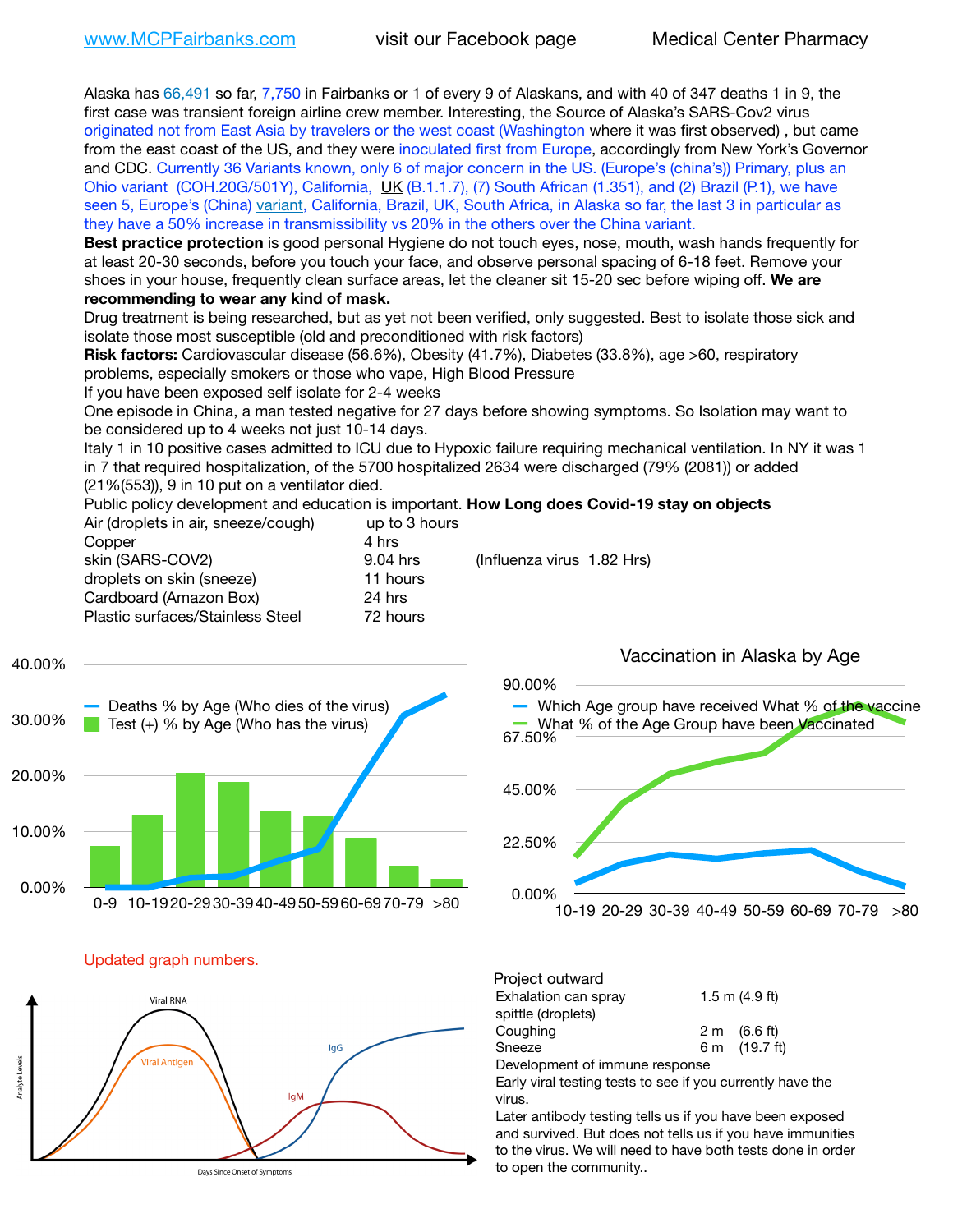Viral Antigen and Viral RNA tells us you have the disease and can spread the disease and can or are currently sick. IgM (short term) and IgG (long term antibodies) tells us you have experienced the virus or had the vaccine, and got over it. You may be resistant if your [antibody levels](https://www.cdc.gov/coronavirus/2019-ncov/lab/resources/antibody-tests.html) are high enough. [Current](https://l.facebook.com/l.php?u=https://www.itv.com/news/2020-10-26/covid-19-antibody-levels-reduce-over-time-study-finds?fbclid=IwAR3Dapzh1qIH1EIOdUQI2y8THf7jfA4KBCaJz8Qg-8xe1YsrR4nsAHDIXSY&h=AT30nut8pkqp0heVuz5W2rT2WFFm-2Ab52BsJxZZCNlGsX58IpPkuVEPULbIUV_M16MAukx1Kwb657DPXxsgDN1rpOQ4gqBtQsmVYiWpnHPJo2RQsU6CPMd14lgLnQnFWxfVi6zvmw&__tn__=-UK-R&c%5B0%5D=AT1GaRAfR_nGAyqcn7TI1-PpvqOqEKXHnz6TDWvRStMnOSH7boQDvTiwTOc6VId9UES6LKiOmm2m88wKCoolkJyOFvakt2Z1Mw8toYWGGoWW23r0MNVBl7cYJXB_UOvGklNHaNnaNr1_S7NhT3BSykNOBg) [View of antibodies/immunity](https://www.livescience.com/antibodies.html)[.](https://www.itv.com/news/2020-10-26/covid-19-antibody-levels-reduce-over-time-study-finds) We have tested currently 286.7% (95.5%) of the Alaskan population and over little over 198.3% (66.1%) of the US population, discount these numbers by 67% to reflect multiple testing of the same person. To be safe, we need at least 25% to see if we are making progress, [60%](https://www.jhsph.edu/covid-19/articles/achieving-herd-immunity-with-covid19.html) to [barely qualify](https://www.nature.com/articles/d41586-020-02948-4) to be safe, and [70-90%](https://www.mayoclinic.org/herd-immunity-and-coronavirus/art-20486808) to be assured we will not see a second wave of sickness. Some experts will [not feel safe til we are at 85%.](https://www.bannerhealth.com/healthcareblog/teach-me/what-is-herd-immunity)

Three types of clinical laboratory COVID-19 or SARS-CoV-2 tests are being developed:

Molecular Gene sequencing (current method), Viral antigen (testing parts of the virus), Host antibody tests (serology). They detect the virus in different ways.

Mask & [Mask Usage:](https://www.nationalgeographic.com/history/2020/03/how-cities-flattened-curve-1918-spanish-flu-pandemic-coronavirus/) N95 filter out 95% of the particles in the air 3 microns in size or larger.

Mold sizes are about 10-12 microns in size. Bacteria are larger, so is dust

Gas molecules and viruses are smaller. PM2.5 are 2.5 microns in size.

**Viruses** can be 1 micron in size, 0.3 micron in size, or 0.1 microns in size, so they **will pass right through**. **We recommend wearing any mask, the mask may provide up to 5 times the protection** ver **wearing no mask at all**. It still **does not protect** the wearer from contracting the infection, it **can inhibit** the spreading, something is **better than nothing at all**.

**Remember there is a clean side ( the side towards you) and a dirty side,** the side to the contaminated air is dirty. If you are COVID positive then this is reversed. When handling the mask, do not touch the dirty side and then touch your face, Wash properly your hands first after touching the dirty side before touching your face. If you are infected the dirty side is the inside surface of the mask. Wash your homemade mask in hot water wash >133F (for at least 10 minutes) and rinse to sanitize with high heat >133F Plus and a weak bleach or peroxide (not Both) the mask. Daily if possible. If you are a frontline health care provider with a homemade fabric mask 2 hours. Do not touch the dirty side.

**Alcohol solutions** should be 60-80% alcohol **70%** is optimal. **Keep wet and rub 30 seconds**, or Happy Birthday song sung 3 times. **Hydrogen peroxide diluted to 2%** or 4 teaspoonful per quart of water (20ml per 946ml) Bleach the same ratio **Vinegar and ammonia are good cleaning agents, but not disinfectants**. **Do not mix** any of these agents together, toxic fumes can result. **Disinfectants, in order to be effective**, should remain on the applied surface, to be cleaned moist **(wet) for 30 seconds to 4 minutes** depending on material. Caution may dissolve glue or adhesives or bleach and discolor items, check with manufacturers. Do not let it get inside electronic devices. UV (10 minutes), [UV light](http://www.docreviews.me/best-uv-boxes-2020/?fbclid=IwAR3bvFtXB48OoBBSvYvTEnKuHNPbipxM6jUo82QUSw9wckxjC7wwRZWabGw) only kills where it can see.

| Conflict                                                 | Combat<br><b>Death</b> | Past 24<br>hours |
|----------------------------------------------------------|------------------------|------------------|
| <b>Revolutionary War</b>                                 | 8,000                  |                  |
| Civil War                                                | 214,938                |                  |
| <b>World War I</b>                                       | 53,402                 |                  |
| <b>World War II</b>                                      | 291,557                |                  |
| <b>Korean Conflict</b>                                   | 33,686                 |                  |
| Vietnam                                                  | 47,424                 |                  |
| <b>Gulf War</b>                                          | 149                    |                  |
| Afghanistan                                              | 1,833                  |                  |
| <b>Iraq</b>                                              | 3,836                  |                  |
| <b>1918 Flu</b>                                          | 675,000                |                  |
| 9/11 deaths                                              | 2,977                  |                  |
| <b>COVID19 deaths from</b><br>1/20/2020 to<br>05/12/2021 | 583,646                | 855              |

#### **Myths**

Taking hot baths, using colloidal silver, eating garlic soup, gargling with bleach are not proven to be effective. We have already seen using chloroquine taking the wrong form in the wrong dose can be fatal, one death and one critically injured. (see Arizona couple after listening to the past-president)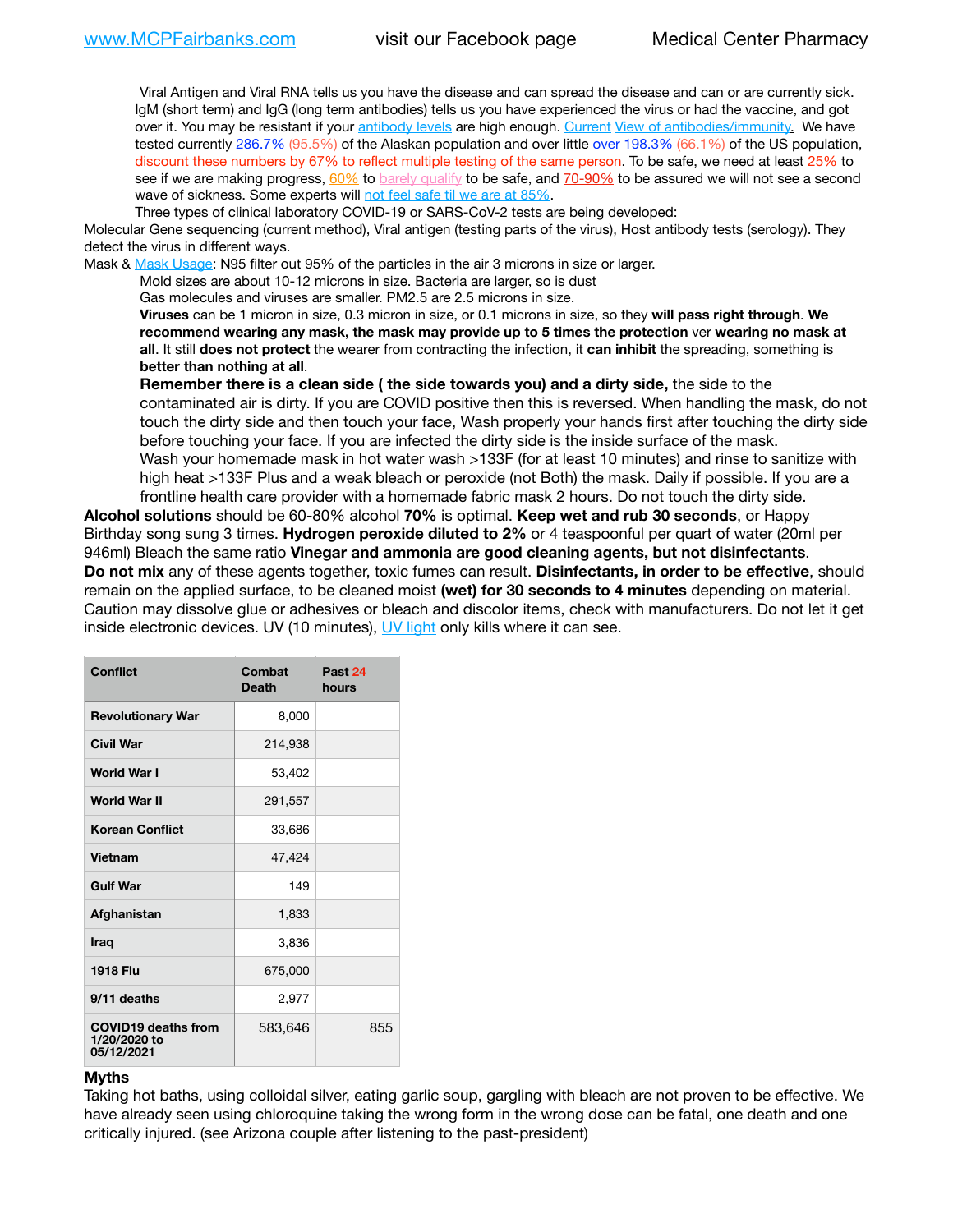**We have heard of all kinds of cures.** To date there is no curative or preventative treatments, only supportive therapy. At this point there is **no proof** that Quinine, zinc, Hydroxychloroquine, Chloroquine, or Vitamin C works. As they say wives-tale at best, irresponsible reporting most likely. We have seen no information that they work, ineffective dosing issues, over-dosing issues, permanently killing the senses of smell or taste, inappropriate usage, cardiac arrhythmias, and death from the usage of these agents have been reported.

The virus may die out with heat of summer, or cold weather, this is a myth, There are a couple of studies at show the virus can withstand 98F. We know the body tries to use up to 104F to potentiate our immune system, to kill viruses. Taking NSAID, Aspirin, Ach-Inhibitors, Arb's and you get the COVID-19 infection are not contraindicated and no clinical evidence that says you should stop any of these classes of medications. It would be misguided and ill advised if you did so In other words, Unless your doctor makes changes, keep taking your medications unless told to do otherwise.

As of 12/21/20, DHSS is aware of 11 reports regarding possible allergic reactions from Alaska's hospitals to CDC: Bartlett Regional Hospital (8), Providence Alaska (2) and Fairbanks Memorial Hospital (1). Two were identified as anaphylaxis and one of those resulted in hospitalization for ongoing monitoring. In the other three cases, symptoms were mild and not considered anaphylaxis. Symptoms have resolved in all cases and the

hospitalized patient has been discharged and is doing well. The CDC said there appears to be no obvious geographic clustering of these reactions, nor was a specific production lot involved. People who experience anaphylaxis after the first dose should not receive a second dose, according to CDC recommendations.

For being one of the first in that nation to start vaccinating, those <16y/o, we have slowed down vaccinations to where we are way behind. More people are getting sick more frequently. Soon we will have more deaths. Due to lack of vaccinations, Alaska has pushed itself into last place, in the nation, as to when we will reach "herd immunity". This is the date when we can safely remove our masks and other restrictions.



Check our website [www.MCPFairbanks.com](http://www.MCPFairbanks.com) for the 13 testing sites in the interior of Alaska.

Alaska is in Phase 2, Where everyone over the age of 16 years old qualify to receive the vaccination. The FDA has approved Pfizers vaccine to be given those 12y/o and older. Mederna is working on 6<br>months and older. Johnson and Johnson, has been reinstated, but I would caution not to give it to women 12-50 years old. Be sure to keep and save your proof of vaccination cards as you may need it for travel purposes in the future.

Gao Fu, the director of the China Centers for Disease Control, admitted on 4/10/2021 that the country's vaccines don't exactly give Covid-19 a knockout blow. One study from Brazil found that the vaccine from the Chinese company Sinovac was 50.4% effective, compared to Pfizer's 97%. Fu said the government is looking for ways to boost effectiveness.

# Many Alaskans live with underlying health concerns

You can not change your age but you can affect change with other risk factors. Nov. 17, 2020 for more information check out **[Alaska DHSS Insights](http://dhss.alaska.gov/dph/Epi/id/Pages/COVID-19/blog/20201117.aspx)** 

Epidemiologists within the Section of Chronic Disease Prevention and Health Promotion analyzed reports from about 8,500 randomly-selected Alaska adults who participated in the annual [Behavioral Risk Factor Surveillance System \(BRFSS\)](http://dhss.alaska.gov/dph/Chronic/Pages/brfss/default.aspx) telephone survey between 2016 and 2018. About 67% of Alaska adults — two out of three — have at least one of the following ongoing health concerns that have been shown to increase chances for serious illness from COVID-19:

- 46% of Alaska adults are current or former smokers
- 32% have obesity BMI >30.0
- 8% have type 1 or type 2 diabetes
- 6% have chronic obstructive pulmonary disease (COPD)
- 5% have heart disease or have had a heart attack
- 2% have chronic kidney disease